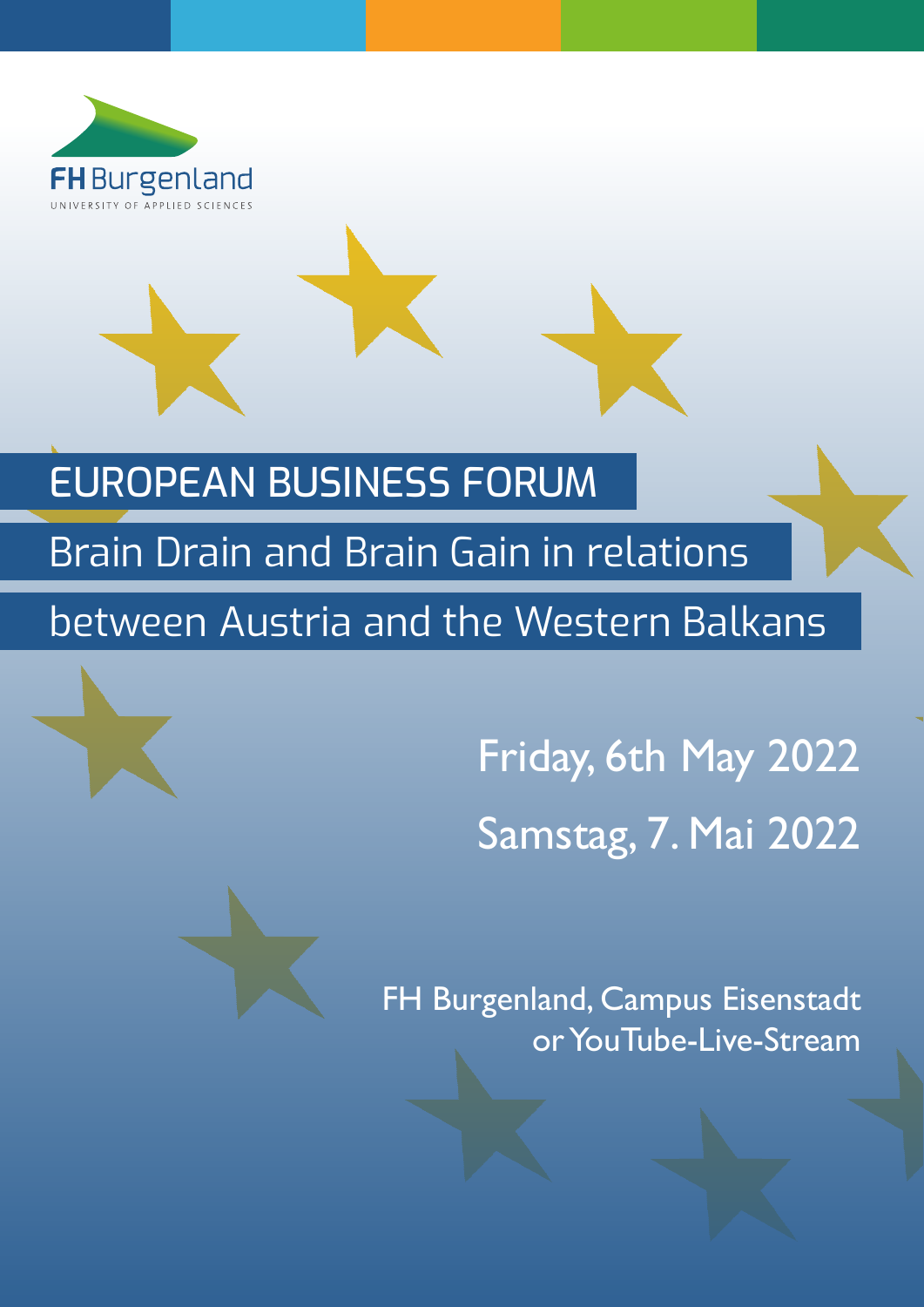# European Business Forum 2022

Die Führungsspitze der EU bekräftigte auf ihrem Westbalkan-Gipfel im Oktober 2021 in Slowenien einmal mehr die europäische Perspektive des westlichen Balkans uneingeschränkt zu unterstützen. Andererseits muss sich die EU den Vorwurf gefallen lassen, die Staaten des Westbalkan schon zu lange auf der Wartebank sitzen zu lassen. Die Auswirkungen dieser Situation sind vielfältig.

Das diesjährige **European Business Forum Burgenland** wirft einen Blick auf die sehr relevante wirtschaftspolitische Frage des Brain Drains, der die Staaten auf dem Westbalkan in unterschiedlicher Art und Weise trifft.

Unter dem Titel "Brain Drain und Brain Gain zwischen Österreich und dem Westbalkan" wird einerseits der politische Blickwinkel in den Fokus gestellt und andererseits die wirtschaftliche Perspektive beleuchtet. Wir freuen uns über die Kooperation mit der Wirtschaftsagentur Burgenland/Europe Direct Burgenland, der Industriellenvereinigung Burgenland sowie der Tageszeitung "Die Presse".

At the EU-Western Balkans Summit in Slovenia in October 2021, the EU leaders once again reaffirmed the support for the Western Balkans' European perspective. On the other hand, the EU has to accept the reproach that the Western Balkans have been sitting in the waiting room for too long. The consequences of this situation are manifold.

This year's **European Business Forum Burgenland** takes a look at the very relevant economic policy issue of brain drain, which affects the Western Balkans in different ways.

Under the title "Brain drain and Brain gain in relations between Austria and the Western Balkans", the event will survey political angles and economic perspectives.

We are pleased about our cooperation with the Burgenland Business Agency/Europe Direct Burgenland, the Federation of Austrian Industry Burgenland and the daily newspaper "Die Presse".